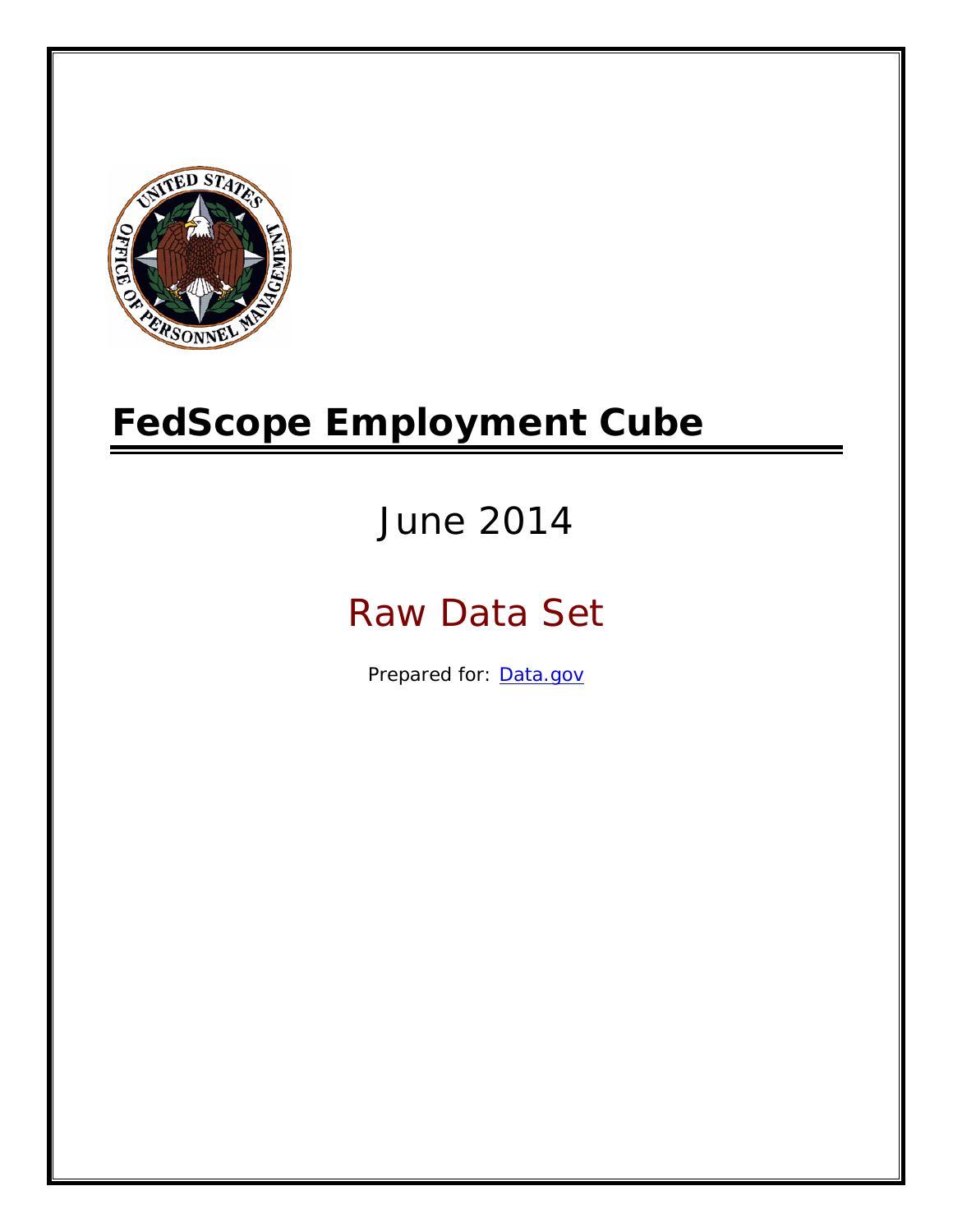

# **Table of Contents**

| $\mathbf{1}$   |      | <b>OVERVIEW</b>                                | 3              |
|----------------|------|------------------------------------------------|----------------|
|                | 1.1  | <b>Purpose</b>                                 | 3              |
|                | 1.2  | <b>Scope</b>                                   | 3              |
| $\overline{2}$ |      | <b>RAW DATA SET FILE</b>                       | 3              |
|                |      | 2.1 FACTDATA                                   | 3              |
| 3              |      | <b>DIMENSION TRANSLATIONS FILES</b>            | 5              |
|                | 3.1  | Agency                                         | 5              |
|                | 3.2  | Location                                       | 6              |
|                | 3.3  | Age                                            | 6              |
|                | 3.4  | <b>Education Level</b>                         | $\overline{7}$ |
|                | 3.5  | <b>General Schedule &amp; Equivalent Grade</b> | 8              |
|                | 3.6  | <b>Length of Service</b>                       | 8              |
|                | 3.7  | Occupation                                     | 9              |
|                | 3.8  | <b>Occupation Category</b>                     | 9              |
|                | 3.9  | Pay Plan & Grade                               | 10             |
|                | 3.10 | <b>Salary Level</b>                            | 10             |
|                |      | 3.11 STEM Occupations                          | 11             |
|                |      | 3.12 Supervisory Status                        | 11             |
|                |      | 3.13 Type of Appointment                       | 12             |
|                |      | 3.14 Work Schedule                             | 12             |
|                | 3.15 | <b>Work Status</b>                             | 13             |
|                |      | 3.16 Date                                      | 13             |
|                |      | 3.17 Employment                                | 14             |
|                |      | 3.18 Average Salary                            | 14             |
|                |      | 3.19 Average Length of Service                 | 14             |
| $\overline{4}$ |      | <b>DATA DEFINITIONS</b>                        | 15             |
|                | 4.1  | Agency                                         | 15             |
|                | 4.2  | Location                                       | 15             |
|                | 4.3  | Age                                            | 15             |
|                | 4.4  | <b>Education Level</b>                         | 15             |
|                | 4.5  | <b>General Schedule &amp; Equivalent Grade</b> | 15             |
|                | 4.6  | <b>Length of Service</b>                       | 15             |
|                | 4.7  | Occupation                                     | 15             |
|                | 4.8  | <b>Occupation Category</b>                     | 15             |
|                | 4.9  | Pay Plan & Grade                               | 16             |
|                | 4.10 | <b>Salary Level</b>                            | 16             |
|                | 4.11 | <b>STEM Occupations</b>                        | 16             |
|                | 4.12 | <b>Supervisory Status</b>                      | 16             |
|                | 4.13 | <b>Type of Appointment</b>                     | 16             |
|                | 4.14 | <b>Work Schedule</b>                           | 16             |

**Source**: FedScope (https://www.fedscope.opm.gov/) 1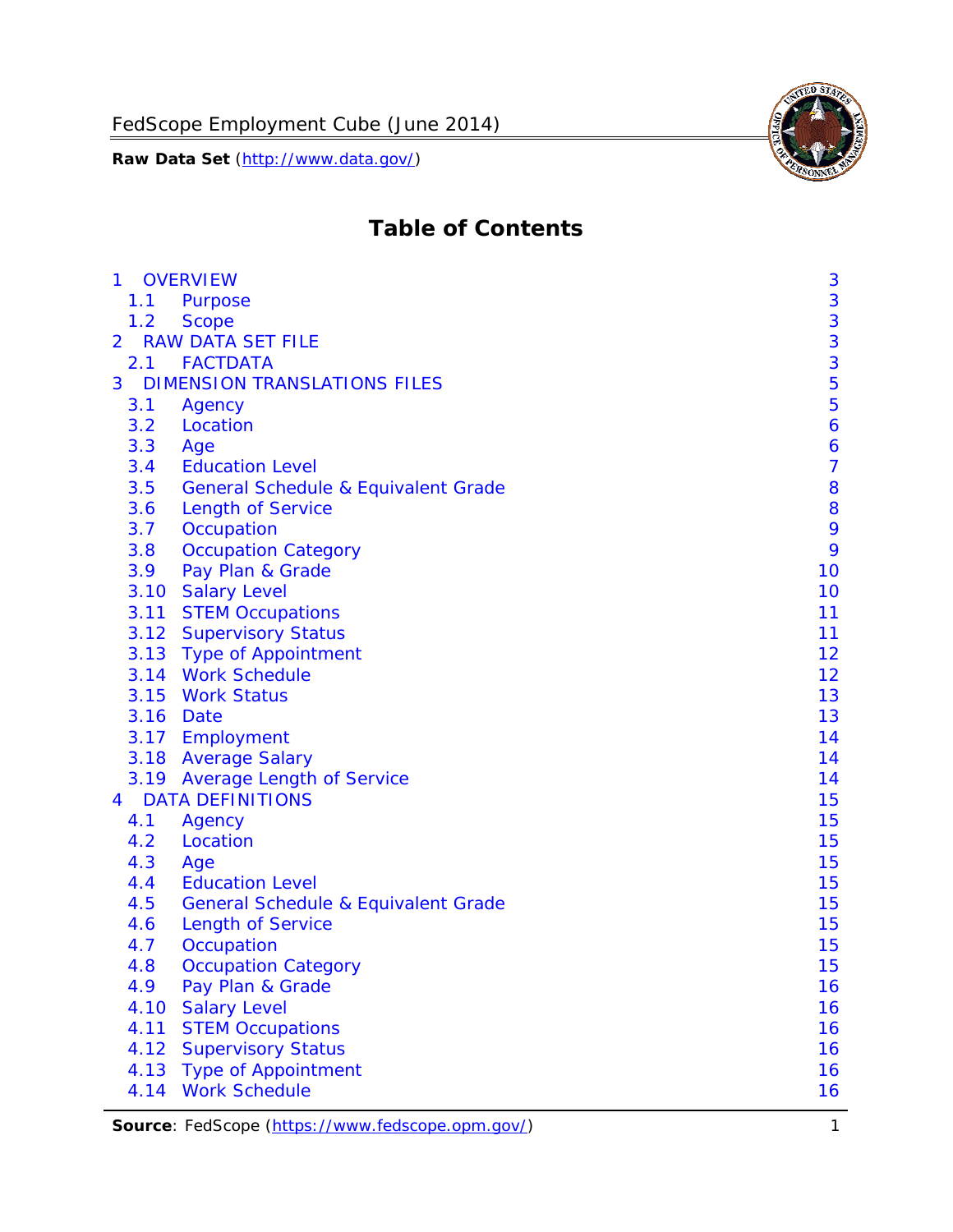FedScope Employment Cube (June 2014)

**Raw Data Set** (http://www.data.gov/)

|               | 4.15 Work Status                                    | 16 |
|---------------|-----------------------------------------------------|----|
|               | 4.16 Date                                           | 16 |
|               | 4.17 Employment                                     | 17 |
|               | 4.18 Average Salary                                 | 17 |
|               | 4.19 Average Length of Service                      | 17 |
|               | 5 APPENDIX                                          | 18 |
| 5.1           | SAS Program to Read Raw Data Sets for Data Analysis | 18 |
| $5.2^{\circ}$ | <b>FedScope General Public Web Site</b>             | 18 |

# **Listing of Tables**

| Table 2.1: FACTDATA.TXT Record Layout   | 4  |
|-----------------------------------------|----|
| Table 3.1: DTagy.txt Record Layout      | 5  |
| Table 3.2: DTloc.txt Record Layout      | 6  |
| Table 3.3: DTagelvl.txt Record Layout   | 6  |
| Table 3.4: DTedlvl.txt Record Layout    | 7  |
| Table 3.5: DTgsegrd.txt Record Layout   | 8  |
| Table 3.6: DTIoslyl.txt Record Layout   | 8  |
| Table 3.7: DTocc.txt Record Layout      | 9  |
| Table 3.8: DTpatco.txt Record Layout    | 9  |
| Table 3.9: DTppgrd.txt Record Layout    | 10 |
| Table 3.10: DTsallvl.txt Record Layout  | 10 |
| Table 3.11: DTstemocc.txt Record Layout | 11 |
| Table 3.12: DTsuper.txt Record Layout   | 11 |
| Table 3.13: DTtoa.txt Record Layout     | 12 |
| Table 3.14: DTwrksch.txt Record Layout  | 12 |
| Table 3.15: DTwkstat.txt Record Layout  | 13 |
| Table 3.16: DTdate.txt Record Layout    | 13 |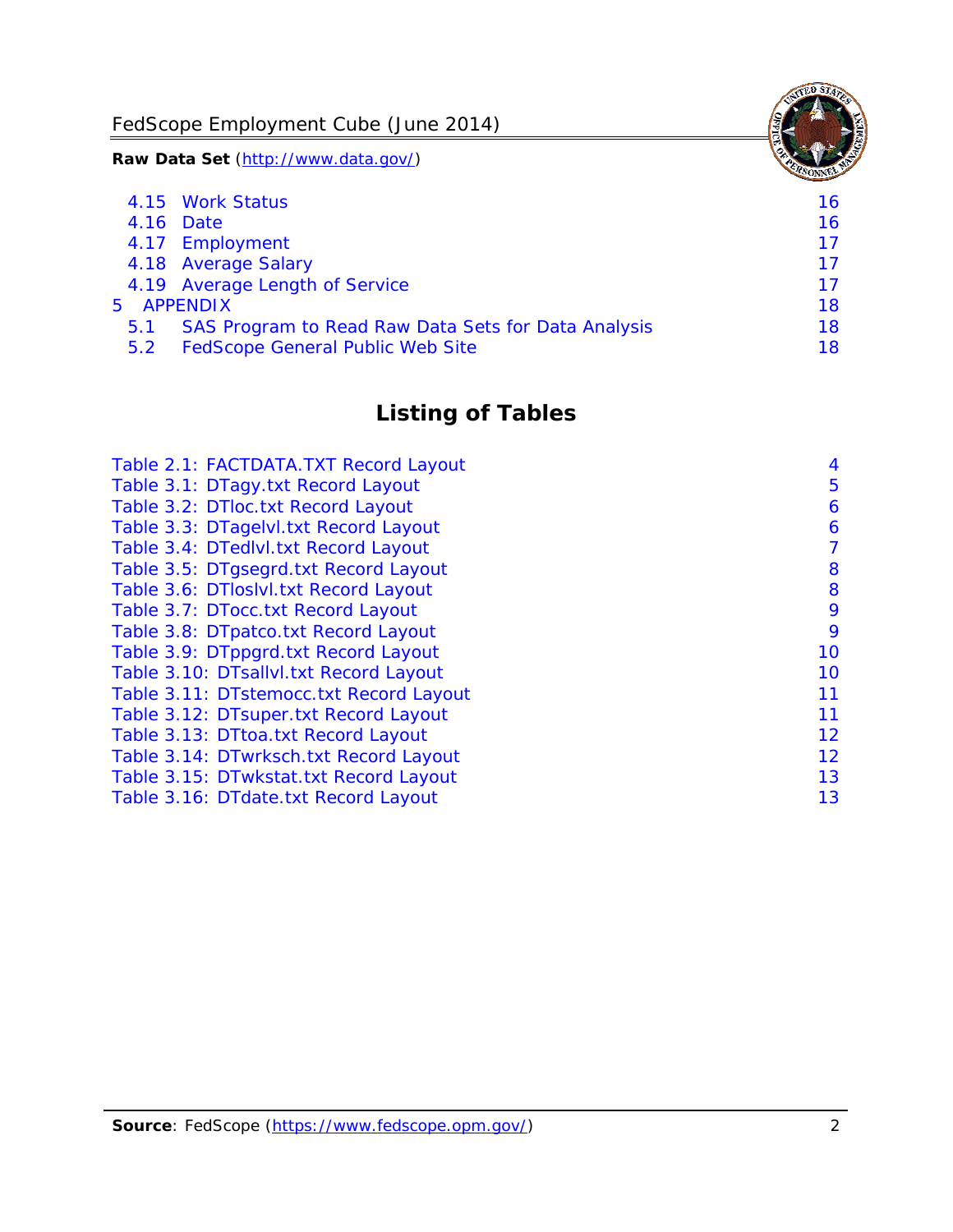

# <span id="page-3-0"></span>**1 OVERVIEW**

#### *1.1 Purpose*

<span id="page-3-1"></span>The purpose of this raw data set is to increase public access to high value, machine readable datasets generated by the U.S. Office of Personnel Management. The FedScope Employment Cube data sets are available via [Data.gov](http://www.data.gov/).

#### <span id="page-3-2"></span>*1.2 Scope*

The scope of this raw data set includes data elements used in the creation of the FedScope Employment Cube [\(https://www.fedscope.opm.gov/\)](https://www.fedscope.opm.gov/). **NOTE**: Starting in FY 2010, the OPM Statistical Data Mart (SDM) is the source for all FedScope data. The SDM is processed data from the Enterprise Human Resources Integration (EHRI) data warehouse. Data is processed on a quarterly basis (i.e. March, June, September and December).

# <span id="page-3-3"></span>**2 RAW DATA SET FILE**

## <span id="page-3-4"></span>*2.1 FACTDATA*

This "**delimited**" (comma separated value (**CSV**)) raw data set provides employee population data as of June 2014. Each column value is separated by a "**comma**" from the next column's value and each row starts a new record. Each record contains 20 data elements. The record layout for FACTDATA.TXT is depicted in [Table 2.1](#page-4-1) below: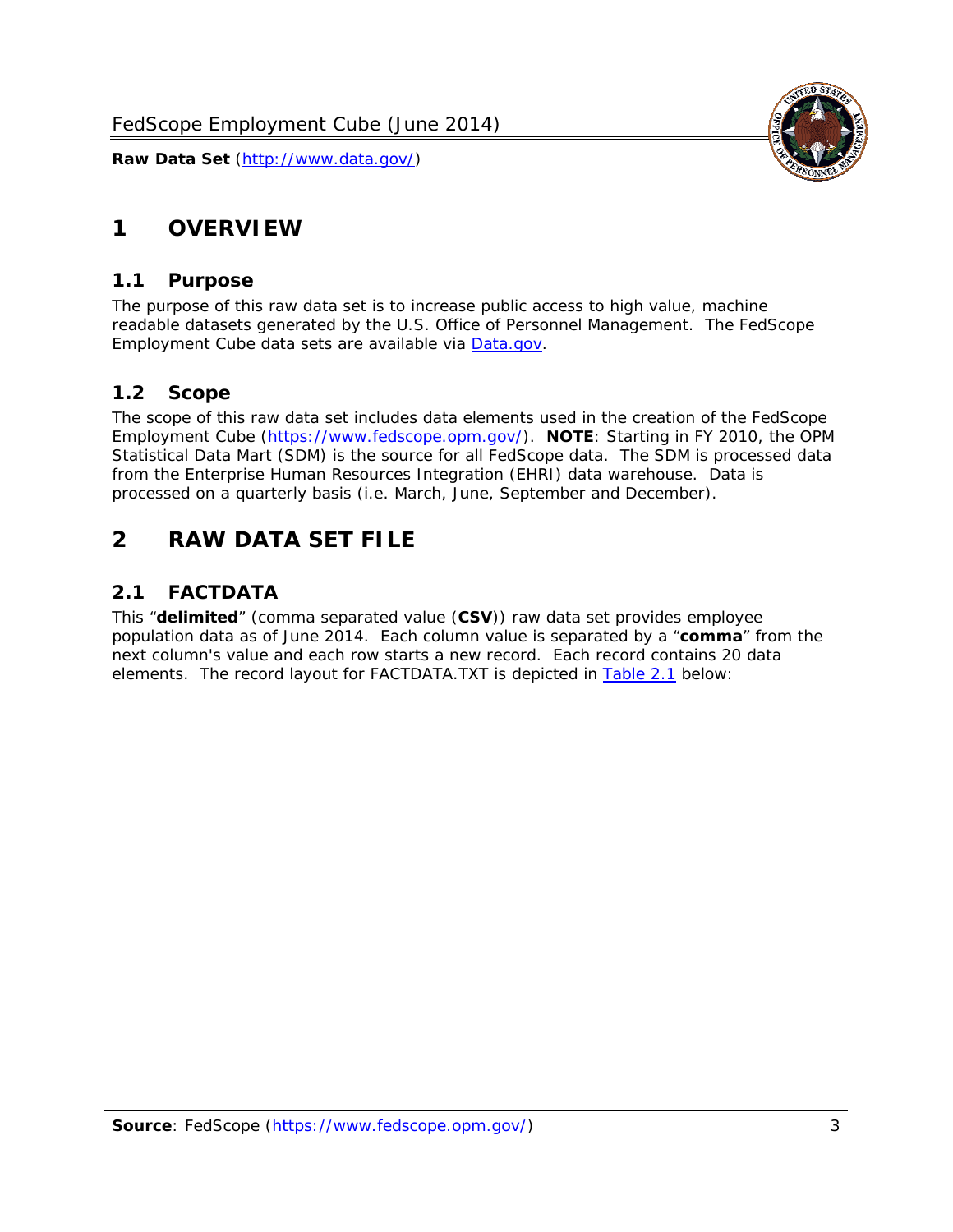<span id="page-4-1"></span><span id="page-4-0"></span>

**NOTE**: If importing this table (data set) into Excel, change the "column data format" for columns 1-17 from "General" to "Text". Columns 18-20 can be imported as "General" data format. In Excel, the "General" data format converts numeric values to numbers. Columns 1-17 are TEXT fields; Columns 18-20 are NUMERIC fields.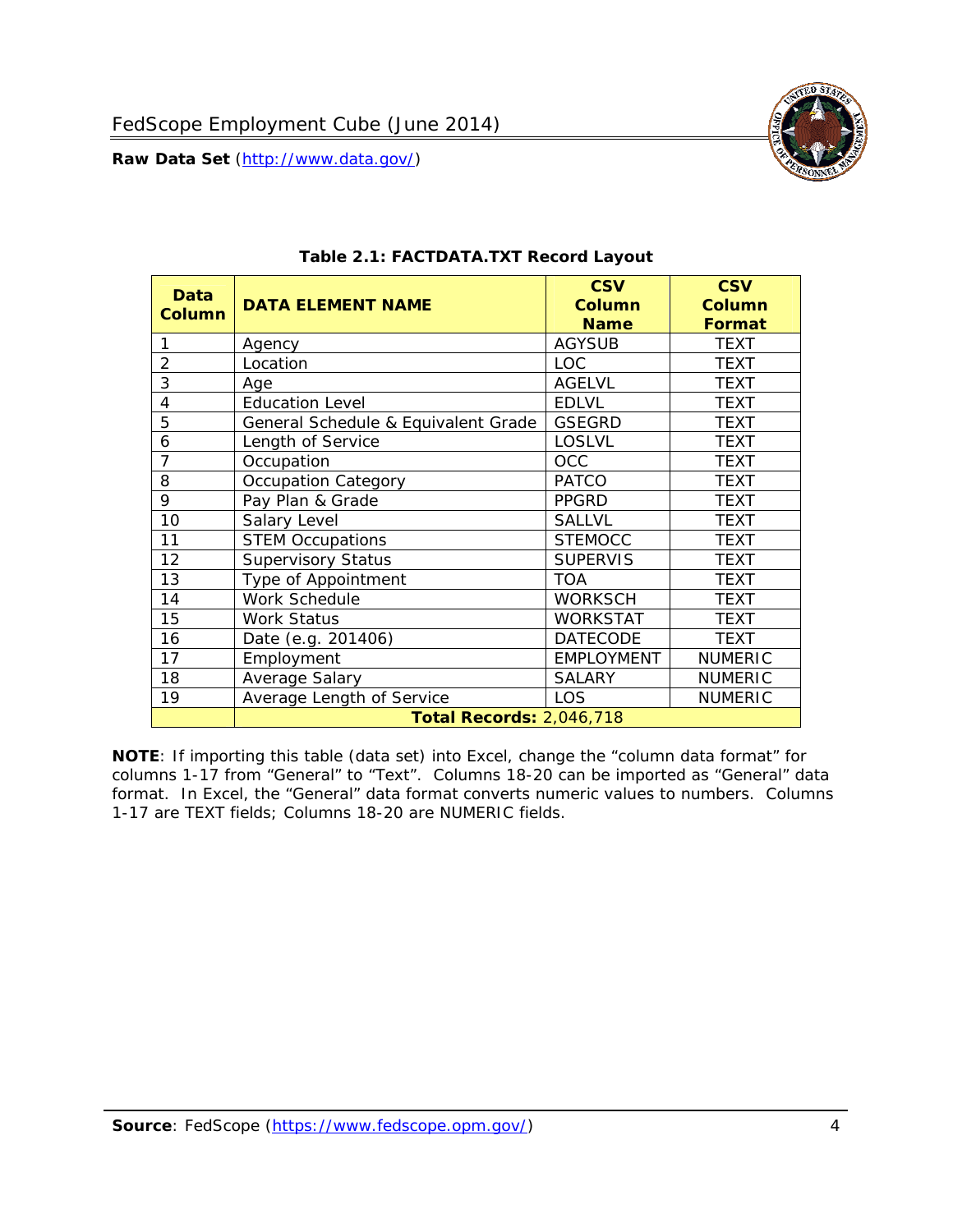

# <span id="page-5-0"></span>**3 DIMENSION TRANSLATIONS FILES**

#### <span id="page-5-1"></span>*3.1 Agency*

<span id="page-5-3"></span><span id="page-5-2"></span>This "**delimited**" (comma separated value (**CSV**)) data file provides translations for the agency data element contained in the employee population data file (FACTDATA.TXT). See [Table 2.1.](#page-4-1) Each column value is separated by a "**comma**" from the next column's value and each row starts a new record. Each record contains 6 data elements. The record layout for DTagy.txt is depicted in **Table 3.1** below:

| Data<br><b>Column</b>     | <b>DATA ELEMENT NAME</b>       | <b>CSV</b><br><b>Column</b><br><b>Name</b> | <b>CSV</b><br>Column<br><b>Format</b> |
|---------------------------|--------------------------------|--------------------------------------------|---------------------------------------|
|                           | Agency Type                    | <b>AGYTYP</b>                              | <b>TEXT</b>                           |
| 2                         | <b>Agency Type Translation</b> | <b>AGYTYPT</b>                             | <b>TEXT</b>                           |
| 3                         | Agency                         | AGY                                        | <b>TEXT</b>                           |
|                           | <b>Agency Translation</b>      | <b>AGYT</b>                                | <b>TEXT</b>                           |
| -5                        | Agency Sub element             | <b>AGYSUB</b>                              | <b>TEXT</b>                           |
|                           | Agency Sub element Translation | <b>AGYSUBT</b>                             | <b>TEXT</b>                           |
| <b>Total Records: 529</b> |                                |                                            |                                       |

#### **Table 3.1: DTagy.txt Record Layout**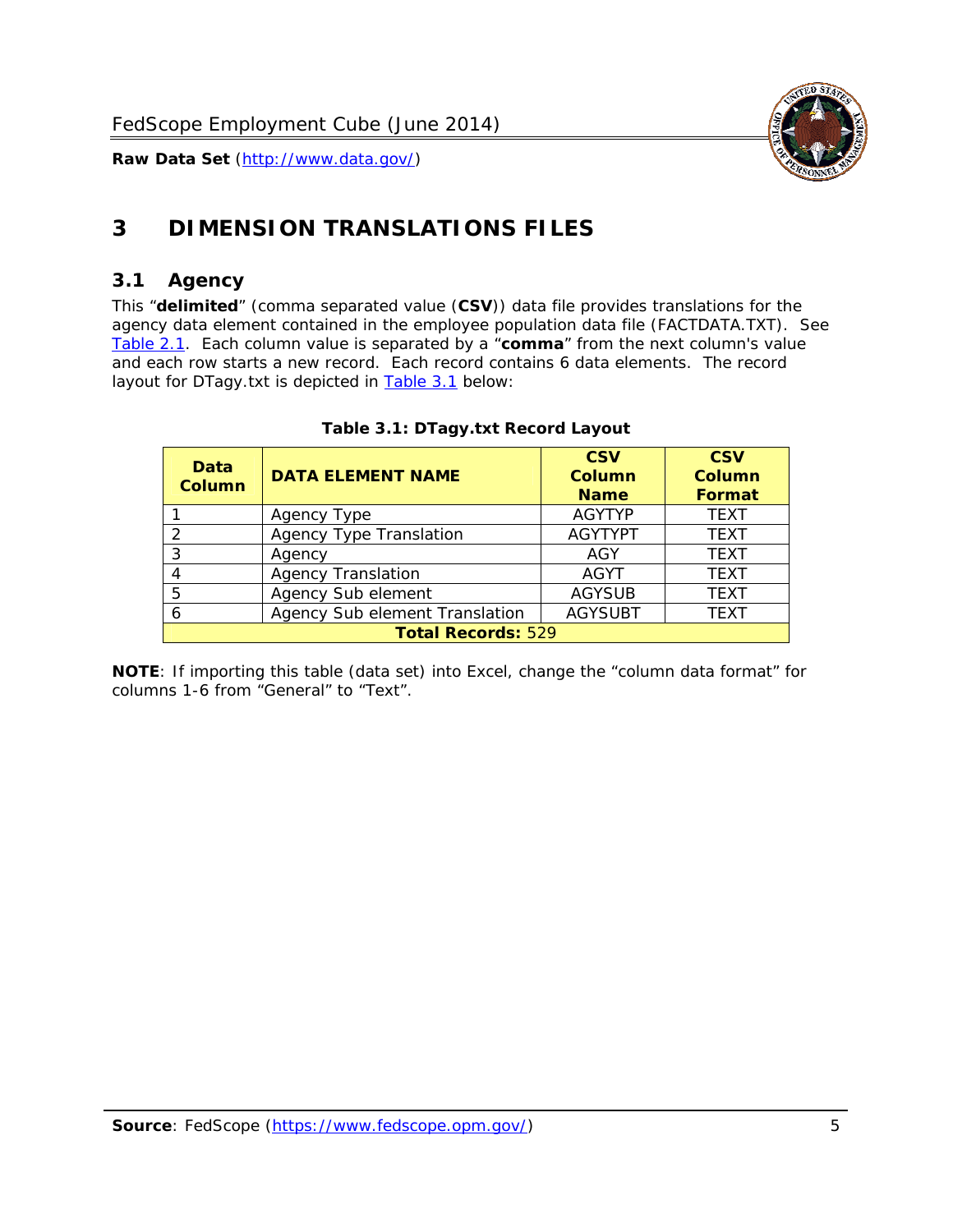

#### <span id="page-6-0"></span>*3.2 Location*

<span id="page-6-4"></span><span id="page-6-2"></span>This "**delimited**" (comma separated value (**CSV**)) data file provides translations for the location data element contained in the employee population data file (FACTDATA.TXT). See [Table 2.1.](#page-4-1) Each column value is separated by a "**comma**" from the next column's value and each row starts a new record. Each record contains 4 data elements. The record layout for DTloc.txt is depicted in [Table 3.2](#page-6-4) below:

| Data<br><b>Column</b>     | <b>DATA ELEMENT NAME</b>         | <b>CSV</b><br>Column<br><b>Name</b> | <b>CSV</b><br><b>Column</b><br><b>Format</b> |
|---------------------------|----------------------------------|-------------------------------------|----------------------------------------------|
|                           | Location Type                    | <b>LOCTYP</b>                       | <b>TEXT</b>                                  |
|                           | Location Type Translation        | <b>LOCTYPT</b>                      | <b>TEXT</b>                                  |
| ⌒                         | State/Country                    | <b>LOC</b>                          | <b>TFXT</b>                                  |
|                           | <b>State/Country Translation</b> | LOCT                                | <b>TFXT</b>                                  |
| <b>Total Records: 224</b> |                                  |                                     |                                              |

#### **Table 3.2: DTloc.txt Record Layout**

**NOTE**: If importing this table (data set) into Excel, change the "column data format" for columns 1-4 from "General" to "Text".

#### <span id="page-6-1"></span>*3.3 Age*

<span id="page-6-5"></span><span id="page-6-3"></span>This "**delimited**" (comma separated value (**CSV**)) data file provides translations for the age data element contained in the employee population data file (FACTDATA.TXT). See [Table](#page-4-1) [2.1](#page-4-1). Each column value is separated by a "**comma**" from the next column's value and each row starts a new record. Each record contains 2 data elements. The record layout for DTagelvl.txt is depicted in **[Table 3.3](#page-6-5)** below:

| Data<br>Column           | <b>DATA ELEMENT NAME</b> | <b>CSV</b><br>Column<br><b>Name</b> | <b>CSV</b><br>Column<br><b>Format</b> |
|--------------------------|--------------------------|-------------------------------------|---------------------------------------|
|                          | Aae                      | AGFI VI                             | TFXT                                  |
|                          | Age Translation          | AGFI VI T                           | TFXT                                  |
| <b>Total Records: 12</b> |                          |                                     |                                       |

#### **Table 3.3: DTagelvl.txt Record Layout**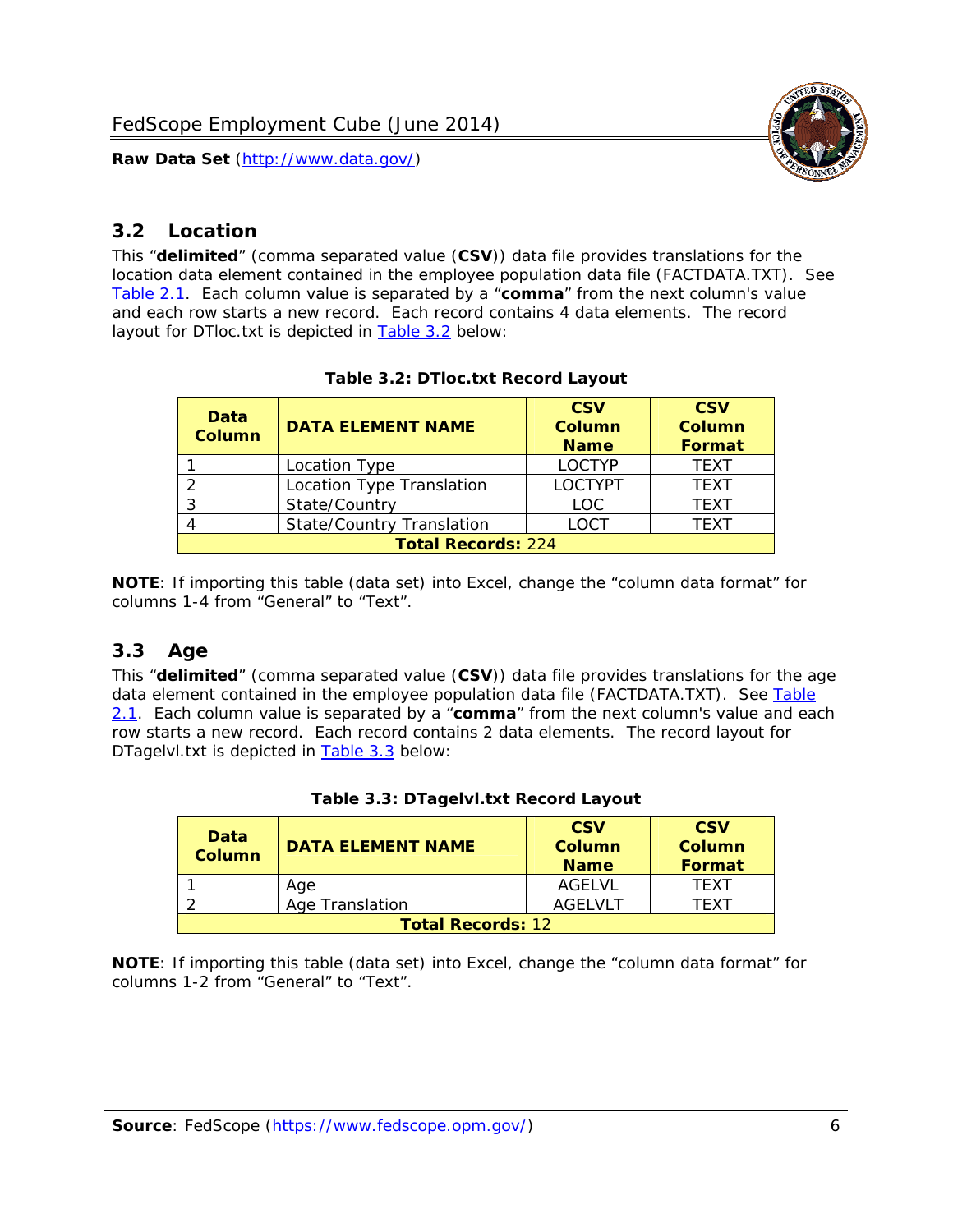

### <span id="page-7-0"></span>*3.4 Education Level*

<span id="page-7-2"></span><span id="page-7-1"></span>This "**delimited**" (comma separated value (**CSV**)) data file provides translations for the education level data element contained in the employee population data file (FACTDATA.TXT). See [Table 2.1](#page-4-1). Each column value is separated by a "**comma**" from the next column's value and each row starts a new record. Each record contains 4 data elements. The record layout for DTedlvl.txt is depicted in [Table 3.4](#page-7-2) below:

| Data<br><b>Column</b>    | <b>DATA ELEMENT NAME</b>           | <b>CSV</b><br><b>Column</b><br><b>Name</b> | <b>CSV</b><br><b>Column</b><br><b>Format</b> |
|--------------------------|------------------------------------|--------------------------------------------|----------------------------------------------|
|                          | <b>Education Level Type</b>        | <b>EDLVLTYP</b>                            | <b>TEXT</b>                                  |
|                          | Education Level Type Translation   | <b>EDLVLTYPT</b>                           | <b>TEXT</b>                                  |
|                          | <b>Education Level</b>             | <b>EDLVL</b>                               | <b>TEXT</b>                                  |
|                          | <b>Education Level Translation</b> | <b>EDLVLT</b>                              | <b>TEXT</b>                                  |
| <b>Total Records: 24</b> |                                    |                                            |                                              |

#### **Table 3.4: DTedlvl.txt Record Layout**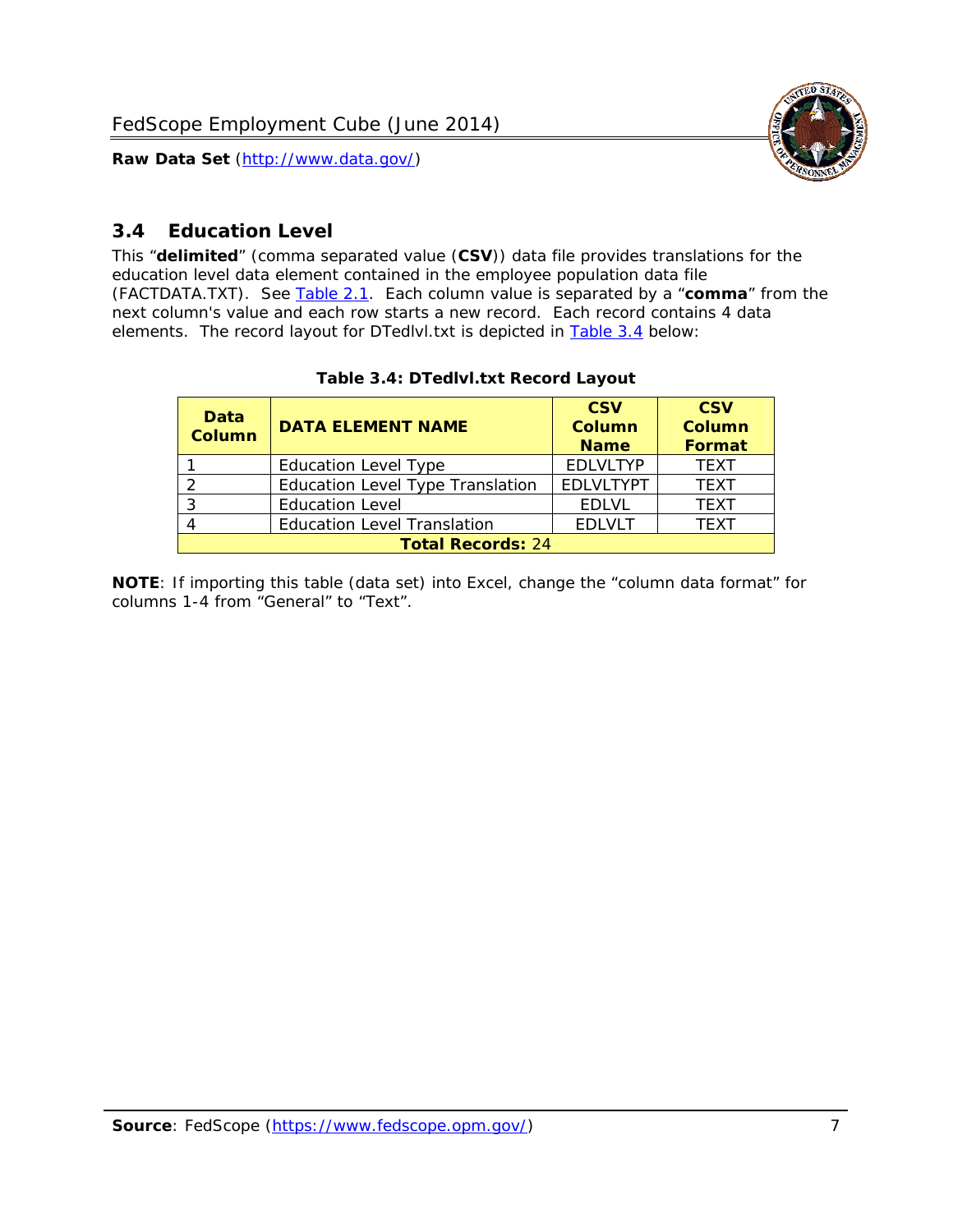

#### <span id="page-8-0"></span>*3.5 General Schedule & Equivalent Grade*

This "**delimited**" (comma separated value (**CSV**)) data file provides translations for the general schedule & equivalent grade data element contained in the employee population data file (FACTDATA.TXT). See [Table 2.1](#page-4-1). Each column value is separated by a "**comma**" from the next column's value and each row starts a new record. Each record contains 1 data element. The record layout for DTgsegrd.txt is depicted in [Table 3.5](#page-8-4) below:

#### **Table 3.5: DTgsegrd.txt Record Layout**

<span id="page-8-4"></span><span id="page-8-2"></span>

| Data<br>Column           | DATA FI FMFNT NAMF                  | <b>CSV</b><br>Column<br><b>Name</b> | <b>CSV</b><br>Column<br>Format |
|--------------------------|-------------------------------------|-------------------------------------|--------------------------------|
|                          | General Schedule & Equivalent Grade | GSEGRD                              | TFXT                           |
| <b>Total Records: 17</b> |                                     |                                     |                                |

**NOTE**: If importing this table (data set) into Excel, change the "column data format" for column 1-from "General" to "Text".

#### <span id="page-8-1"></span>*3.6 Length of Service*

<span id="page-8-5"></span>This "**delimited**" (comma separated value (**CSV**)) data file provides translations for the length of service data element contained in the employee population data file (FACTDATA.TXT). See [Table 2.1](#page-4-1). Each column value is separated by a "**comma**" from the next column's value and each row starts a new record. Each record contains 2 data elements. The record layout for DTloslvl.txt is depicted in [Table 3.6](#page-8-5) below:

<span id="page-8-3"></span>

| Data<br><b>Column</b>    | <b>DATA ELEMENT NAME</b>      | <b>CSV</b><br><b>Column</b><br><b>Name</b> | <b>CSV</b><br>Column<br>Format |
|--------------------------|-------------------------------|--------------------------------------------|--------------------------------|
|                          | Length of Service             | LOSLVL                                     | TFXT                           |
|                          | Length of Service Translation | LOSI VLT                                   | TFXT                           |
| <b>Total Records: 11</b> |                               |                                            |                                |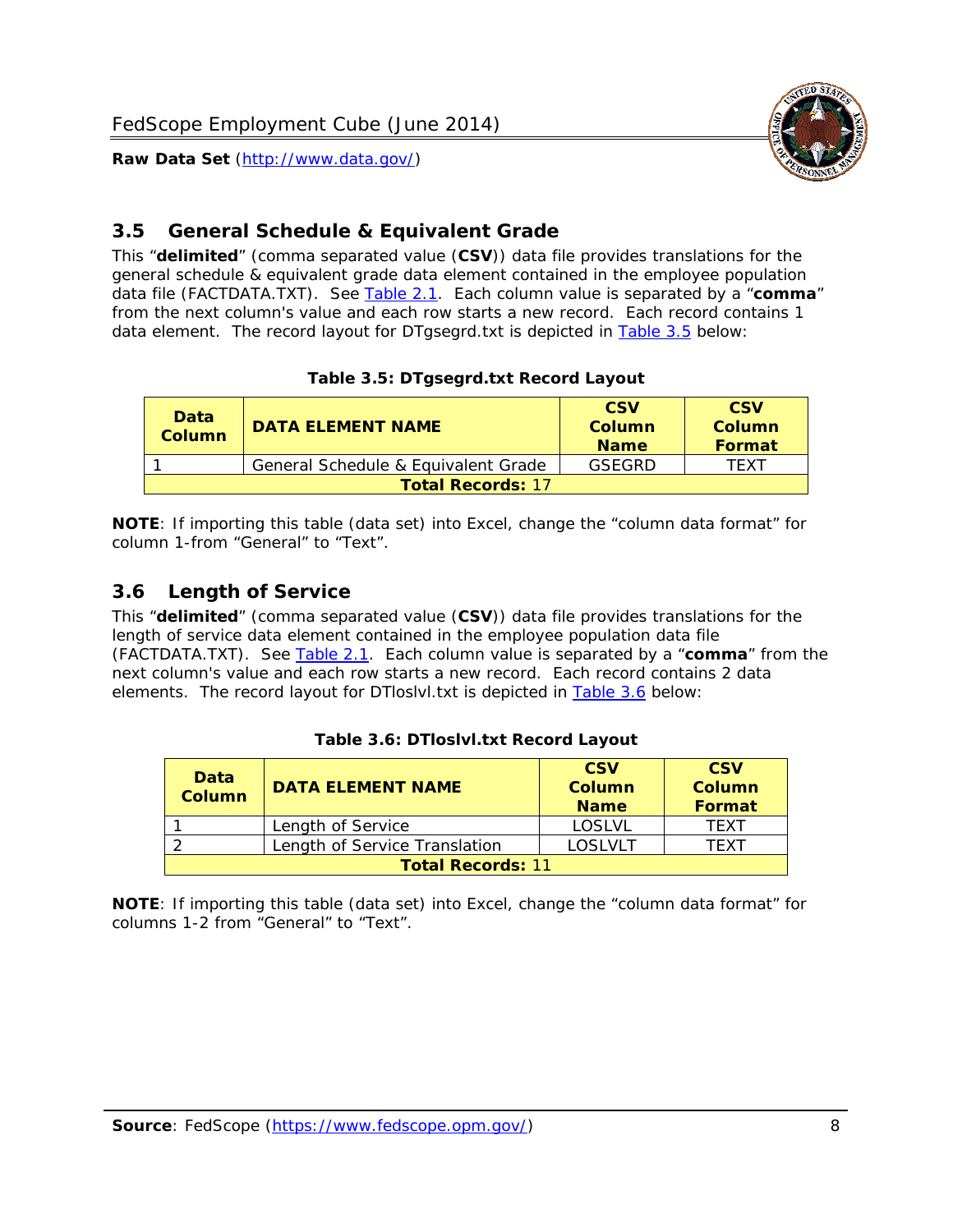

#### <span id="page-9-0"></span>*3.7 Occupation*

<span id="page-9-4"></span>This "**delimited**" (comma separated value (**CSV**)) data file provides translations for the occupation data element contained in the employee population data file (FACTDATA.TXT). See [Table 2.1](#page-4-1). Each column value is separated by a "**comma**" from the next column's value and each row starts a new record. Each record contains 6 data elements. The record layout for DTocc.txt is depicted in [Table 3.7](#page-9-4) below:

<span id="page-9-2"></span>

| Data<br><b>Column</b>     | <b>DATA ELEMENT NAME</b>             | <b>CSV</b><br>Column<br><b>Name</b> | <b>CSV</b><br><b>Column</b><br><b>Format</b> |
|---------------------------|--------------------------------------|-------------------------------------|----------------------------------------------|
|                           | Occupation Type                      | <b>OCCTYP</b>                       | <b>TEXT</b>                                  |
|                           | Occupation Type Translation          | <b>OCCTYPT</b>                      | <b>TEXT</b>                                  |
| ာ                         | <b>Occupation Family</b>             | <b>OCCFAM</b>                       | <b>TEXT</b>                                  |
|                           | <b>Occupation Family Translation</b> | <b>OCCFAMT</b>                      | <b>TEXT</b>                                  |
| 5                         | Occupation                           | <b>OCC</b>                          | <b>TEXT</b>                                  |
|                           | <b>Occupation Translation</b>        | <b>OCCT</b>                         | <b>TEXT</b>                                  |
| <b>Total Records: 684</b> |                                      |                                     |                                              |

#### **Table 3.7: DTocc.txt Record Layout**

**NOTE**: If importing this table (data set) into Excel, change the "column data format" for columns 1-6 from "General" to "Text".

#### <span id="page-9-1"></span>*3.8 Occupation Category*

<span id="page-9-5"></span>This "**delimited**" (comma separated value (**CSV**)) data file provides translations for the occupation category data element contained in the employee population data file (FACTDATA.TXT). See [Table 2.1](#page-4-1). Each column value is separated by a "**comma**" from the next column's value and each row starts a new record. Each record contains 2 data elements. The record layout for DTpatco.txt is depicted in [Table 3.8](#page-9-5) below:

<span id="page-9-3"></span>

| Data<br>Column          | <b>DATA ELEMENT NAME</b>        | <b>CSV</b><br>Column<br><b>Name</b> | <b>CSV</b><br>Column<br>Format |  |
|-------------------------|---------------------------------|-------------------------------------|--------------------------------|--|
|                         | <b>Occupation Category</b>      | <b>PATCO</b>                        | <b>TFXT</b>                    |  |
|                         | Occupation Category Translation | <b>PATCOT</b>                       | TFXT                           |  |
| <b>Total Records: 7</b> |                                 |                                     |                                |  |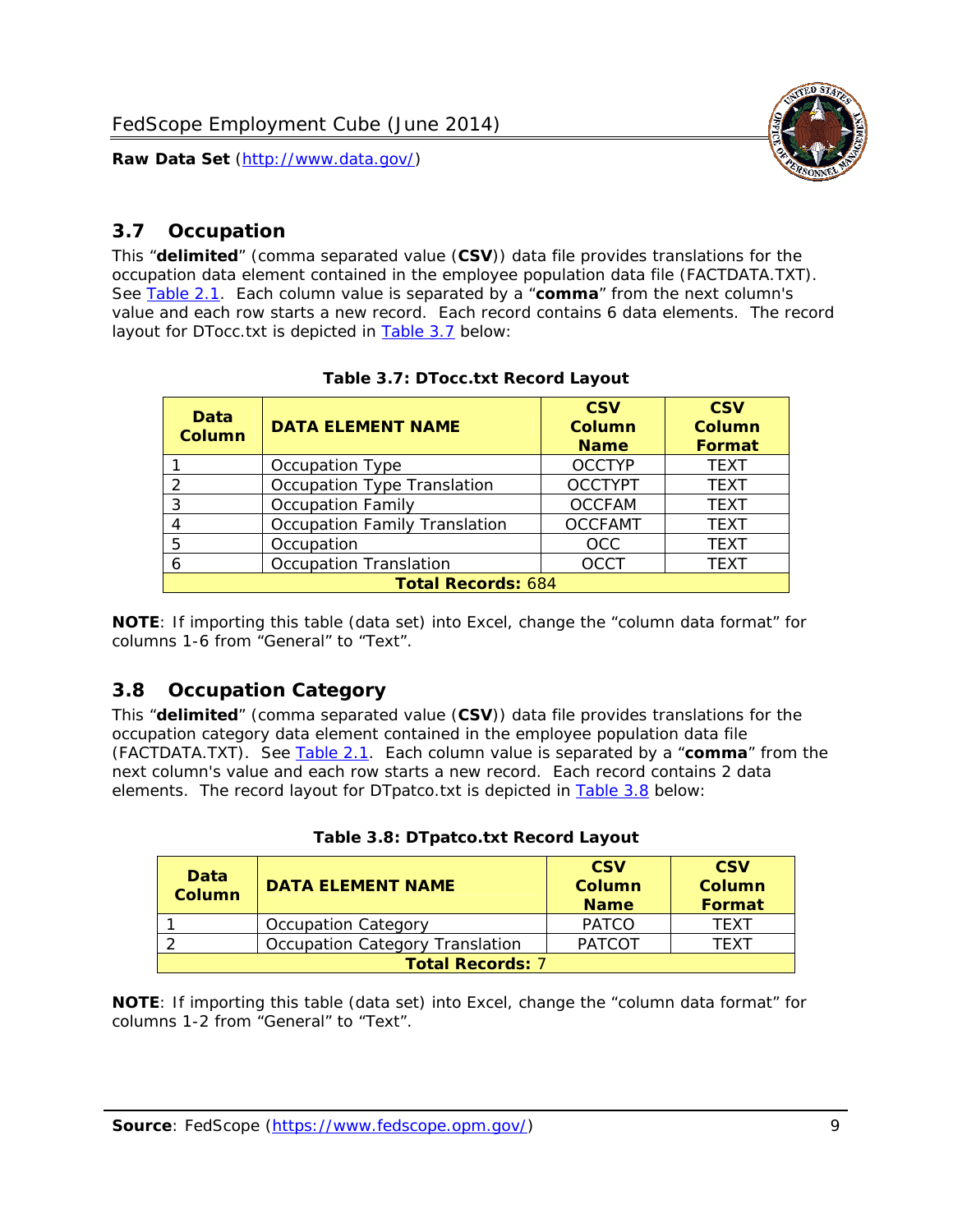

### <span id="page-10-0"></span>*3.9 Pay Plan & Grade*

<span id="page-10-4"></span>This "**delimited**" (comma separated value (**CSV**)) data file provides translations for the pay plan & grade data element contained in the employee population data file (FACTDATA.TXT). See [Table 2.1](#page-4-1). Each column value is separated by a "**comma**" from the next column's value and each row starts a new record. Each record contains 7 data elements. The record layout for DTppgrd.txt is depicted in **Table 3.9** below:

<span id="page-10-2"></span>

| Data<br><b>Column</b>       | <b>DATA ELEMENT NAME</b>   | <b>CSV</b><br>Column<br><b>Name</b> | <b>CSV</b><br><b>Column</b><br><b>Format</b> |  |
|-----------------------------|----------------------------|-------------------------------------|----------------------------------------------|--|
|                             | Pay Plan Type              | <b>PPTYP</b>                        | <b>TEXT</b>                                  |  |
| $\mathcal{P}$               | Pay Plan Type Translation  | <b>PPTYPT</b>                       | <b>TEXT</b>                                  |  |
| 3                           | Pay Plan Group             | <b>PPGROUP</b>                      | <b>TEXT</b>                                  |  |
| 4                           | Pay Plan Group Translation | <b>PPGROUPT</b>                     | <b>TEXT</b>                                  |  |
| 5                           | Pay Plan                   | <b>PAYPLAN</b>                      | <b>TEXT</b>                                  |  |
| 6                           | Pay Plan Translation       | PAYPLANT                            | <b>TEXT</b>                                  |  |
|                             | Pay Plan & Grade           | <b>PPGRD</b>                        | <b>TEXT</b>                                  |  |
| <b>Total Records: 1,001</b> |                            |                                     |                                              |  |

#### **Table 3.9: DTppgrd.txt Record Layout**

**NOTE**: If importing this table (data set) into Excel, change the "column data format" for columns 1-7 from "General" to "Text".

## <span id="page-10-1"></span>*3.10 Salary Level*

<span id="page-10-5"></span><span id="page-10-3"></span>This "**delimited**" (comma separated value (**CSV**)) data file provides translations for the salary level data element contained in the employee population data file (FACTDATA.TXT). See [Table 2.1](#page-4-1). Each column value is separated by a "**comma**" from the next column's value and each row starts a new record. Each record contains 2 data elements. The record layout for DTsallvl.txt is depicted in [Table 3.10](#page-10-5) below:

| <b>Data</b><br>Column    | <b>DATA ELEMENT NAME</b>        | <b>CSV</b><br>Column<br><b>Name</b> | <b>CSV</b><br>Column<br><b>Format</b> |
|--------------------------|---------------------------------|-------------------------------------|---------------------------------------|
|                          | Salary Level                    | <b>SALLVL</b>                       | TFXT                                  |
|                          | <b>Salary Level Translation</b> | SAI I VI T                          | TEXT                                  |
| <b>Total Records: 19</b> |                                 |                                     |                                       |

| Table 3.10: DTsallvl.txt Record Layout |  |
|----------------------------------------|--|
|----------------------------------------|--|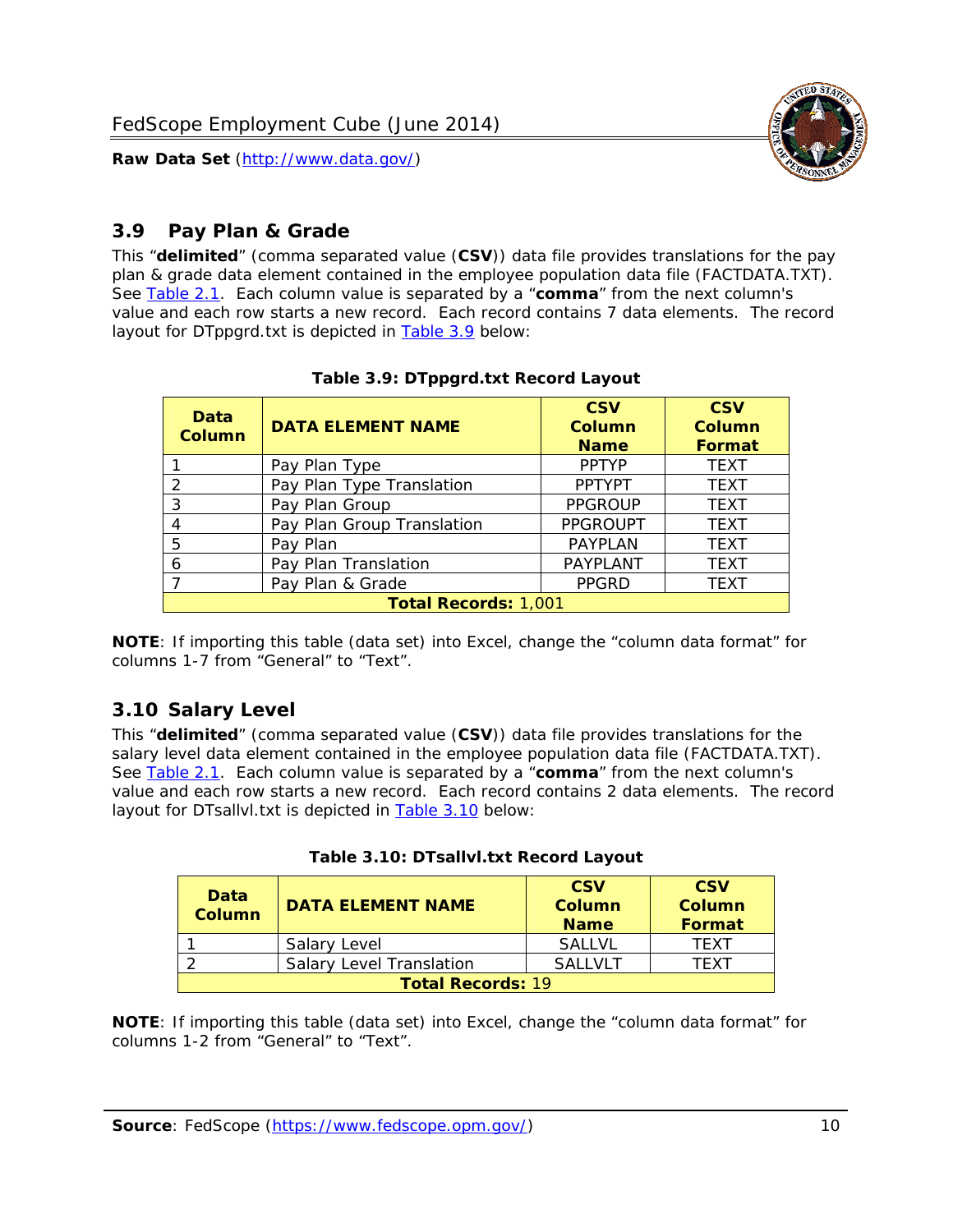

#### <span id="page-11-0"></span>*3.11 STEM Occupations*

<span id="page-11-4"></span>This "**delimited**" (comma separated value (**CSV**)) data file provides translations for the STEM occupations data element contained in the employee population data file (FACTDATA.TXT). See [Table 2.1](#page-4-1). Each column value is separated by a "**comma**" from the next column's value and each row starts a new record. Each record contains 6 data elements. The record layout for DTstemocc.txt is depicted in [Table 3.11](#page-11-4) below:

<span id="page-11-2"></span>

| <b>Data</b><br><b>Column</b> | <b>DATA ELEMENT NAME</b>                     | <b>CSV</b><br><b>Column</b><br><b>Name</b> | <b>CSV</b><br><b>Column</b><br>Format |  |
|------------------------------|----------------------------------------------|--------------------------------------------|---------------------------------------|--|
|                              | <b>STEM Occupation Aggregate</b>             | <b>STEMAGG</b>                             | <b>TEXT</b>                           |  |
|                              | <b>STEM Occupation Aggregate Translation</b> | <b>STEMAGGT</b>                            | <b>TEXT</b>                           |  |
| 3                            | <b>STEM Occupation Type</b>                  | <b>STEMTYP</b>                             | <b>TFXT</b>                           |  |
|                              | <b>STEM Occupation Type Translation</b>      | <b>STEMTYPT</b>                            | <b>TEXT</b>                           |  |
| 5                            | <b>STEM Occupation</b>                       | <b>STEMOCC</b>                             | <b>TEXT</b>                           |  |
|                              | <b>STEM Occupation Translation</b>           | <b>STEMOCCT</b>                            | <b>TEXT</b>                           |  |
| <b>Total Records: 69</b>     |                                              |                                            |                                       |  |

#### **Table 3.11: DTstemocc.txt Record Layout**

**NOTE**: If importing this table (data set) into Excel, change the "column data format" for columns 1-6 from "General" to "Text".

# <span id="page-11-1"></span>*3.12 Supervisory Status*

This "**delimited**" (comma separated value (**CSV**)) data file provides translations for the supervisory status data element contained in the employee population data file (FACTDATA.TXT). See [Table 2.1](#page-4-1). Each column value is separated by a "**comma**" from the next column's value and each row starts a new record. Each record contains 4 data elements. The record layout for DTsuper.txt is depicted in [Table 3.12](#page-11-5) below:

<span id="page-11-5"></span><span id="page-11-3"></span>

| Data<br><b>Column</b>   | <b>DATA ELEMENT NAME</b>              | <b>CSV</b><br>Column<br><b>Name</b> | <b>CSV</b><br><b>Column</b><br>Format |  |
|-------------------------|---------------------------------------|-------------------------------------|---------------------------------------|--|
|                         | <b>Supervisory Status Type</b>        | <b>SUPERTYP</b>                     | <b>TEXT</b>                           |  |
|                         | Supervisory Status Type Translation   | <b>SUPERTYPT</b>                    | <b>TEXT</b>                           |  |
|                         | <b>Supervisory Status</b>             | <b>SUPERVIS</b>                     | <b>TEXT</b>                           |  |
|                         | <b>Supervisory Status Translation</b> | <b>SUPERVIST</b>                    | <b>TEXT</b>                           |  |
| <b>Total Records: 7</b> |                                       |                                     |                                       |  |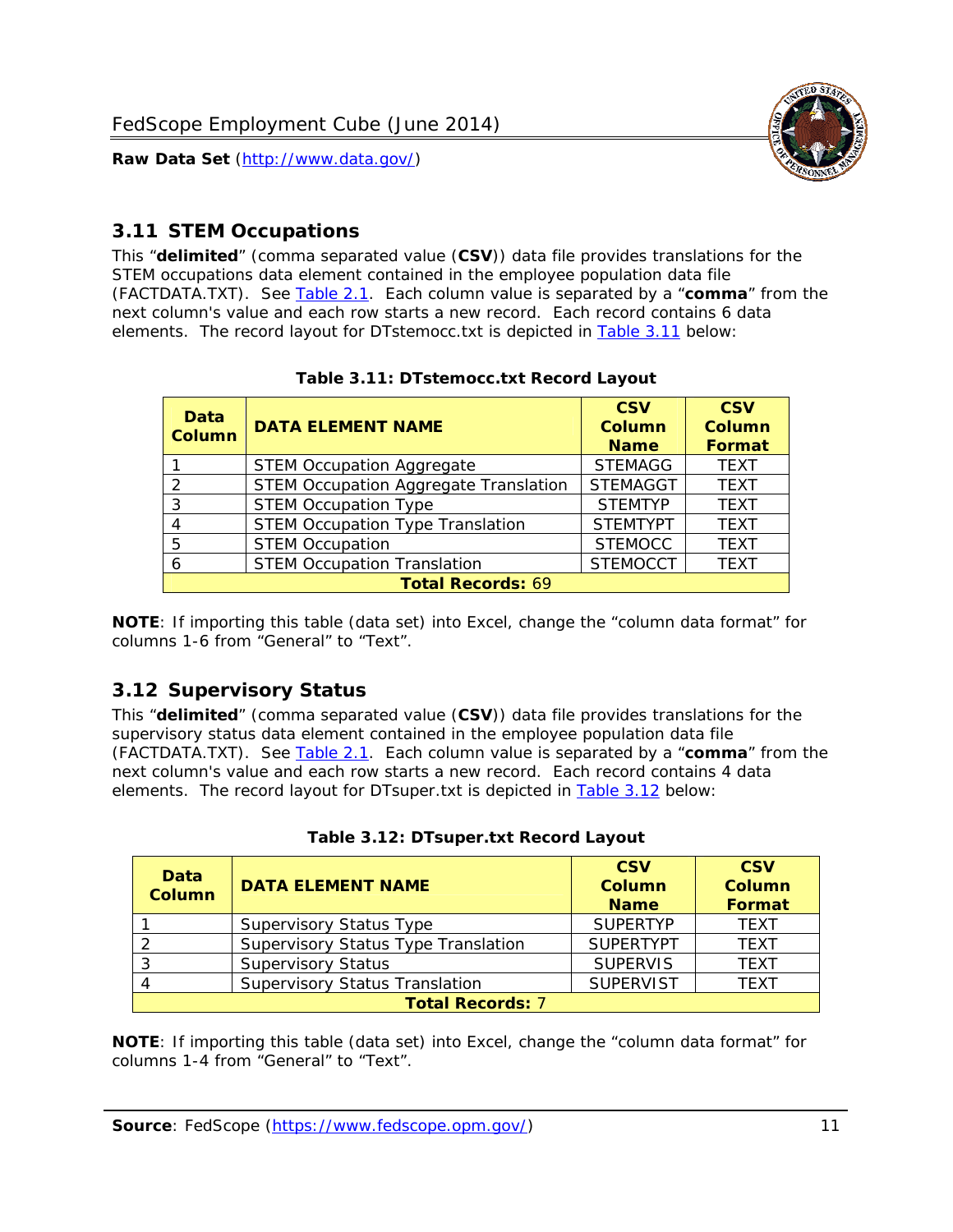

### <span id="page-12-0"></span>*3.13 Type of Appointment*

This "**delimited**" (comma separated value (**CSV**)) data file provides translations for the type of appointment data element contained in the employee population data file (FACTDATA.TXT). See [Table 2.1](#page-4-1). Each column value is separated by a "**comma**" from the next column's value and each row starts a new record. Each record contains 4 data elements. The record layout for DTtoa.txt is depicted in [Table 3.13](#page-12-4) below:

<span id="page-12-4"></span><span id="page-12-2"></span>

| Data<br><b>Column</b>    | <b>DATA ELEMENT NAME</b>             | <b>CSV</b><br><b>Column</b><br><b>Name</b> | <b>CSV</b><br><b>Column</b><br><b>Format</b> |  |
|--------------------------|--------------------------------------|--------------------------------------------|----------------------------------------------|--|
|                          | Type of Appointment Type             | <b>TOATYP</b>                              | <b>TEXT</b>                                  |  |
|                          | Type of Appointment Type Translation | <b>TOATYPT</b>                             | <b>TEXT</b>                                  |  |
|                          | Type of Appointment                  | TOA                                        | <b>TEXT</b>                                  |  |
|                          | Type of Appointment Translation      | <b>TOAT</b>                                | <b>TEXT</b>                                  |  |
| <b>Total Records: 21</b> |                                      |                                            |                                              |  |

#### **Table 3.13: DTtoa.txt Record Layout**

**NOTE**: If importing this table (data set) into Excel, change the "column data format" for columns 1-4 from "General" to "Text".

#### <span id="page-12-1"></span>*3.14 Work Schedule*

<span id="page-12-5"></span>This "**delimited**" (comma separated value (**CSV**)) data file provides translations for the work schedule data element contained in the employee population data file (FACTDATA.TXT). See [Table 2.1](#page-4-1). Each column value is separated by a "**comma**" from the next column's value and each row starts a new record. Each record contains 4 data elements. The record layout for DTwrksch.txt is depicted in [Table 3.14](#page-12-5) below:

<span id="page-12-3"></span>

| Data<br>Column           | <b>DATA ELEMENT NAME</b>       | <b>CSV</b><br>Column<br><b>Name</b> | <b>CSV</b><br><b>Column</b><br>Format |  |
|--------------------------|--------------------------------|-------------------------------------|---------------------------------------|--|
|                          | Work Schedule Type             | <b>WSTYP</b>                        | <b>TEXT</b>                           |  |
| 2                        | Work Schedule Type Translation | <b>WSTYPT</b>                       | <b>TFXT</b>                           |  |
| 3                        | Work Schedule                  | <b>WORKSCH</b>                      | <b>TFXT</b>                           |  |
|                          | Work Schedule Translation      | <b>WORKSCHT</b>                     | <b>TFXT</b>                           |  |
| <b>Total Records: 12</b> |                                |                                     |                                       |  |

|  | Table 3.14: DTwrksch.txt Record Layout |  |
|--|----------------------------------------|--|
|  |                                        |  |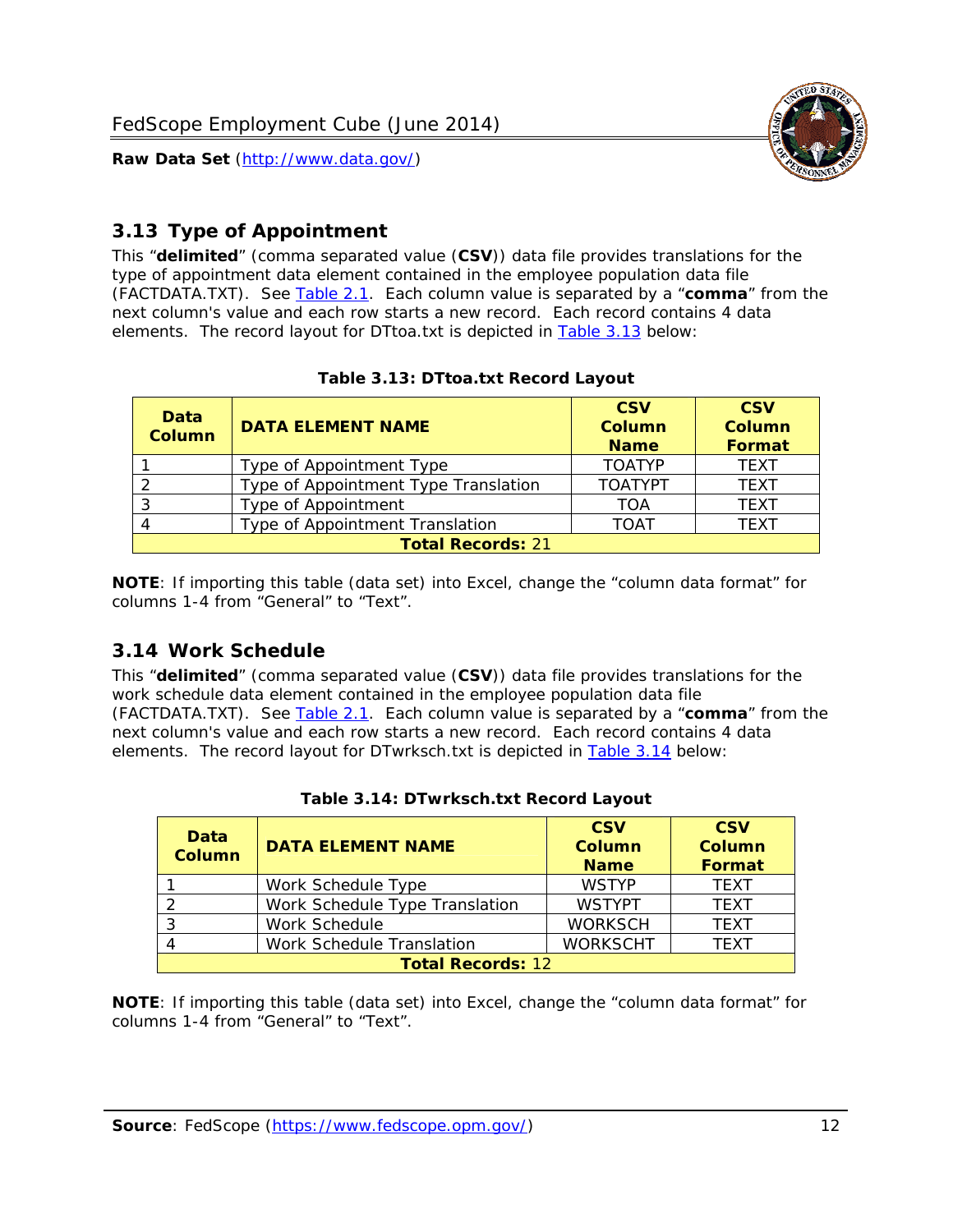

#### <span id="page-13-0"></span>*3.15 Work Status*

<span id="page-13-4"></span><span id="page-13-2"></span>This "**delimited**" (comma separated value (**CSV**)) data file provides translations for the work status data element contained in the employee population data file (FACTDATA.TXT). See [Table 2.1](#page-4-1). Each column value is separated by a "**comma**" from the next column's value and each row starts a new record. Each record contains 2 data elements. The record layout for DTwkstat.txt is depicted in [Table 3.15](#page-13-4) below:

| Data<br><b>Column</b>   | <b>DATA ELEMENT NAME</b> | <b>CSV</b><br>Column<br><b>Name</b> | <b>CSV</b><br>Column<br><b>Format</b> |
|-------------------------|--------------------------|-------------------------------------|---------------------------------------|
|                         | Work Status              | <b>WORKSTAT</b>                     | TFXT                                  |
|                         | Work Status Translation  | <b>WORKSTATT</b>                    | TFXT                                  |
| <b>Total Records: 2</b> |                          |                                     |                                       |

#### **Table 3.15: DTwkstat.txt Record Layout**

**NOTE**: If importing this table (data set) into Excel, change the "column data format" for columns 1-2 from "General" to "Text".

#### <span id="page-13-1"></span>*3.16 Date*

<span id="page-13-5"></span><span id="page-13-3"></span>This "**delimited**" (comma separated value (**CSV**)) data file provides translations for the status file month date data element contained in the employee population data file (FACTDATA.TXT). See [Table 2.1](#page-4-1). Each column value is separated by a "**comma**" from the next column's value and each row starts a new record. Each record contains 2 data elements. The record layout for DTdate.txt is depicted in [Table 3.16](#page-13-5) below:

| Data<br><b>Column</b>   | <b>DATA ELEMENT NAME</b> | <b>CSV</b><br>Column<br><b>Name</b> | <b>CSV</b><br>Column<br><b>Format</b> |
|-------------------------|--------------------------|-------------------------------------|---------------------------------------|
|                         | File Date                | <b>DATECODE</b>                     | TFXT                                  |
|                         | File Date Translation    | <b>DATECODET</b>                    | TFXT                                  |
| <b>Total Records: 1</b> |                          |                                     |                                       |

**Table 3.16: DTdate.txt Record Layout**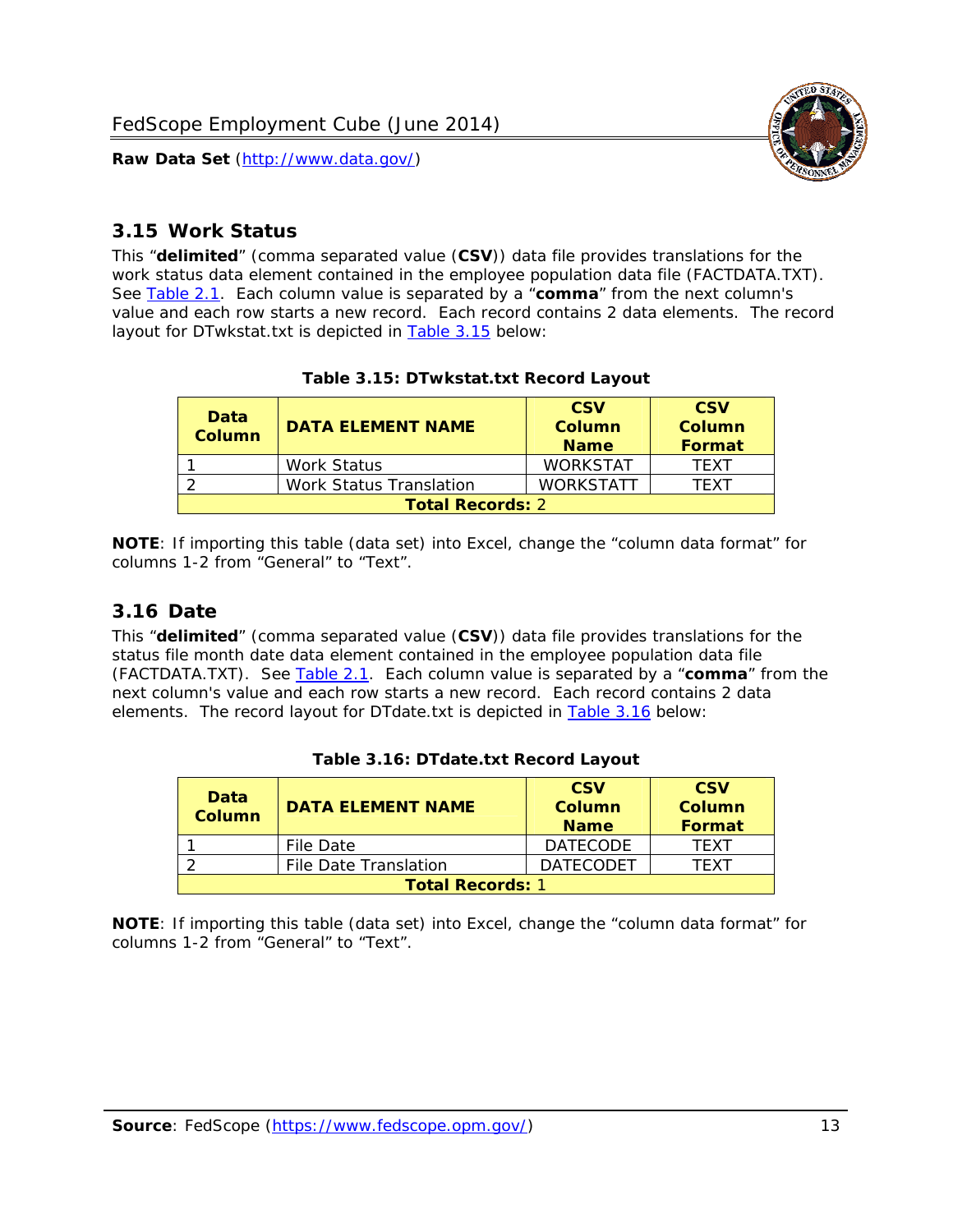<span id="page-14-0"></span>

There is no translation file for this data element. Every record in the employee population data file (FACTDATA.TXT) contains a value of "1" for this field. See Chapter  $4.17$  for definition of **Employment**.

#### <span id="page-14-1"></span>*3.18 Average Salary*

There is no translation file for this data element. See Chapter [4.18](#page-17-1) for definition of [Average](#page-17-1) **[Salary](#page-17-1) [Average Salary.](#page-17-1)** 

#### <span id="page-14-2"></span>*3.19 Average Length of Service*

There is no translation file for this data element. See Chapter [4.19](#page-17-2) for definition of [Average](#page-17-2) Length of Service

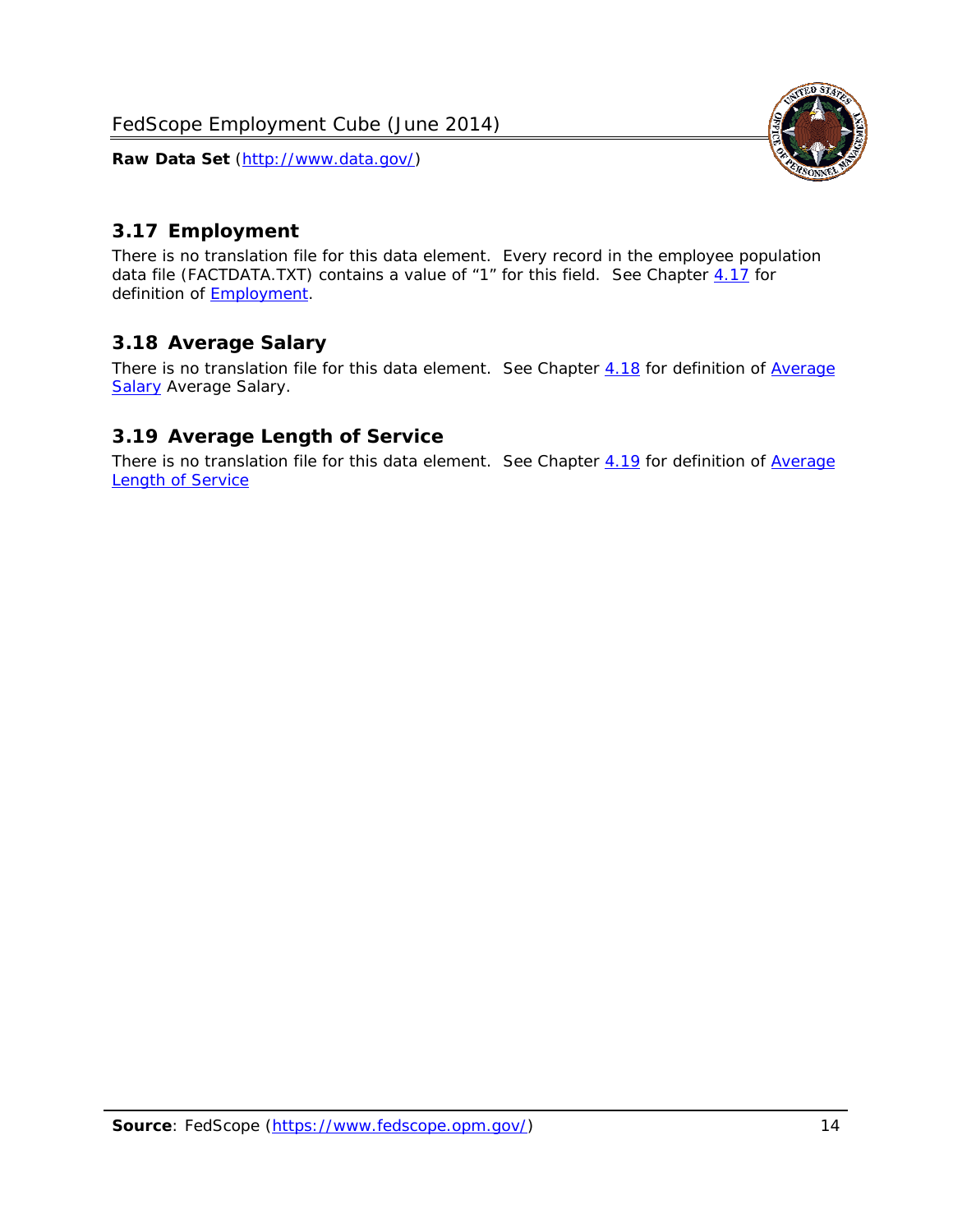

# <span id="page-15-0"></span>**4 DATA DEFINITIONS**

#### <span id="page-15-1"></span>*4.1 Agency*

The employing organization.

## <span id="page-15-2"></span>*4.2 Location*

The official duty station of an employee. Locations in the United States are defined in terms of states. Locations outside the United States are defined in terms of countries and U.S. territories.

#### <span id="page-15-3"></span>*4.3 Age*

An employee's age. Age is displayed in five-year intervals, except for an initial interval of less than 20 years and a final interval of 65 years or more.

#### <span id="page-15-4"></span>*4.4 Education Level*

The extent of an employee's educational attainment from an accredited institution.

#### <span id="page-15-5"></span>*4.5 General Schedule & Equivalent Grade*

The General Schedule grade for pay plans in the General Schedule and Equivalent pay plan category (See [Pay Plan & Grade](#page-16-0)).

#### <span id="page-15-6"></span>*4.6 Length of Service*

The number of years of Federal civilian employment, creditable military service, and other service made creditable by specific legislation. Length of service is grouped by five-year intervals, except for:

- a. the initial intervals of less than 1 year, 1-2 years, and 3-4 years and
- b. the final interval of 35 years or more.

## <span id="page-15-7"></span>*4.7 Occupation*

An employee's occupation as defined by the Office of Personnel Management (OPM).

## <span id="page-15-8"></span>*4.8 Occupation Category*

Occupational categories are defined by the educational requirements of the occupation and the subject matter and level of difficulty or responsibility of the work.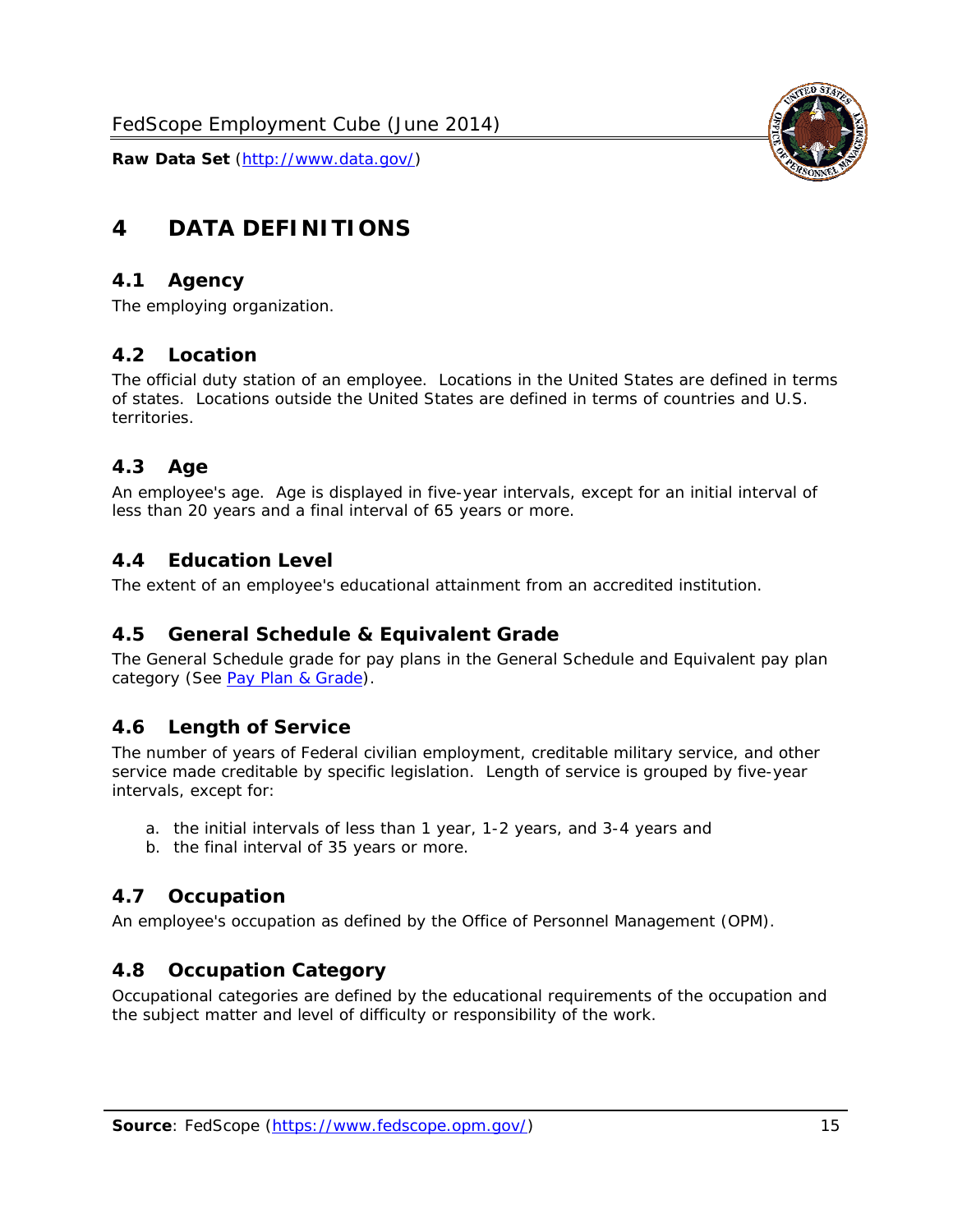

### <span id="page-16-0"></span>*4.9 Pay Plan & Grade*

The pay system and, where applicable, the grade used to determine an employee's basic pay rate. Grade denotes a hierarchical position in a pay plan and is sometimes referred to as level, class, rank, or pay band.

## <span id="page-16-1"></span>*4.10 Salary Level*

An employee's adjusted basic pay, which is an annualized rate of pay. Adjusted basic pay is the sum of an employee's rate of basic pay plus any locality comparability payment and/or special pay adjustment for law enforcement officers. Salaries are grouped by \$10,000 intervals, except for an initial interval of less than \$20,000 and a final interval of \$180,000 or more.

An employee's actual earnings may be more or less than the annualized rate because of factors such as overtime, shift differentials, less than full time work, or leave without pay.

#### <span id="page-16-2"></span>*4.11 STEM Occupations*

Listing of occupations grouped into the following four occupational series:

- 1. **S**cience
- 2. **T**echnology
- 3. **E**ngineering
- 4. **M**athematics

#### <span id="page-16-3"></span>*4.12 Supervisory Status*

The nature of managerial, supervisory, or non-supervisory responsibility assigned to an employee's position.

#### <span id="page-16-4"></span>*4.13 Type of Appointment*

An employee's appointment in terms of permanence and competitiveness.

#### <span id="page-16-5"></span>*4.14 Work Schedule*

The time basis on which an employee is scheduled to work.

#### <span id="page-16-6"></span>*4.15 Work Status*

A combination of Type of Appointment and Work Schedule data elements. The Work Status data element is limited to "Non-Seasonal Full Time Permanent" and "Other Employees".

#### <span id="page-16-7"></span>*4.16 Date*

<span id="page-16-8"></span>The file date (e.g. June 2014 represented by 201406).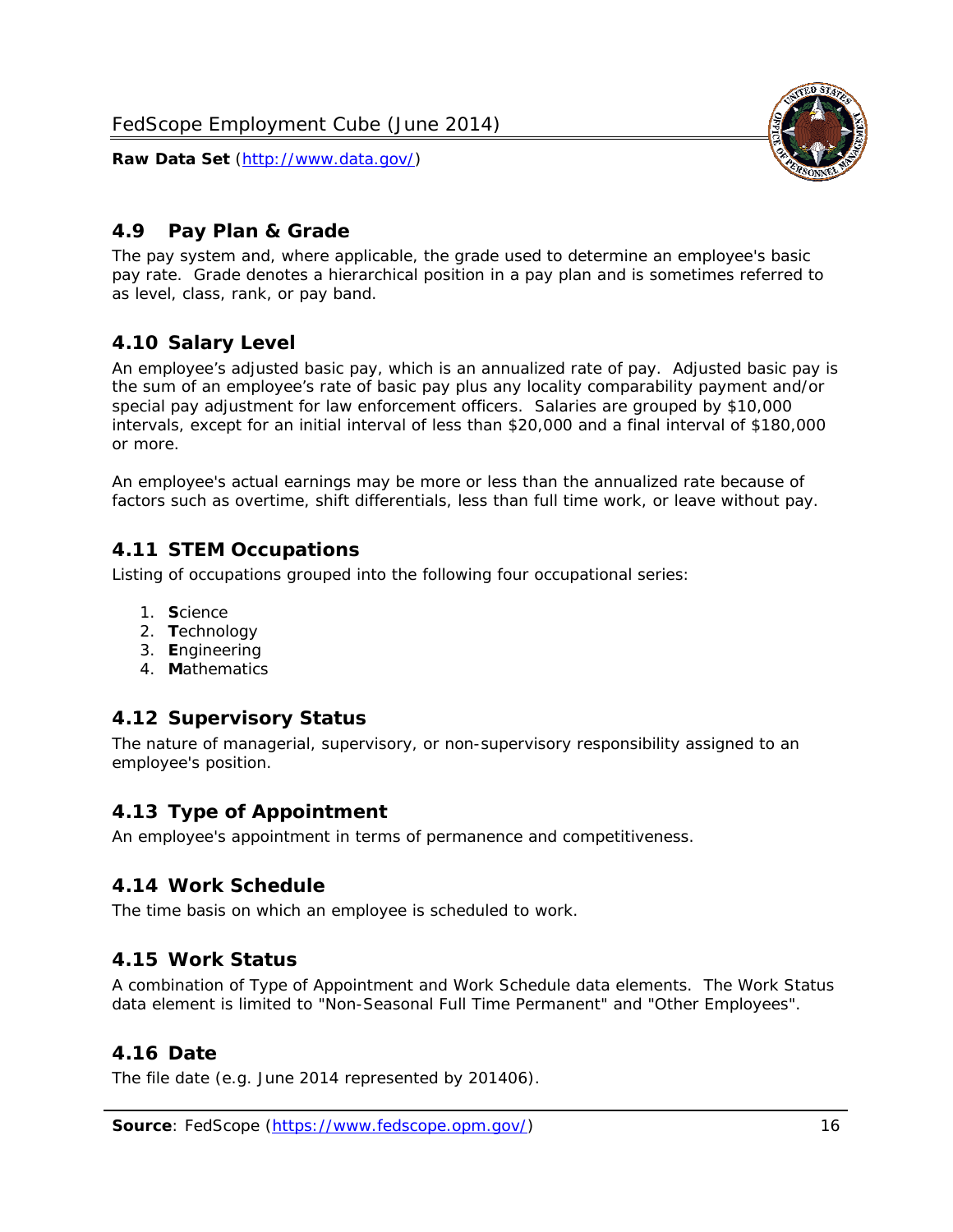

## <span id="page-17-0"></span>*4.17 Employment*

A measure representing the number of employees in pay status at the end of the quarter (or end of the pay period prior to the end of the quarter).

#### <span id="page-17-1"></span>*4.18 Average Salary*

A measure representing the average adjusted basic pay, an annualized rate of pay. Adjusted basic pay is the sum of an employee's rate of basic pay and any locality comparability payment and/or special pay adjustment for law enforcement officers.

An employee's actual earnings may be more or less than the annualized rate because of factors such as overtime, shift differentials, less than full time work, or leave without pay.

Invalid salary values are excluded from the average. A large number of invalid values could invalidate the average. To obtain counts of invalid values, display the data using the Salary Level dimension (See [Salary Level\)](#page-16-1).

#### <span id="page-17-2"></span>*4.19 Average Length of Service*

A measure representing the average number of years of Federal civilian employment and creditable military service.

Invalid values are excluded from the average. A large number of invalid values could invalidate the average. To obtain counts of invalid values, display the data using the Length of Service dimension (See [Length of Service](#page-15-6)).